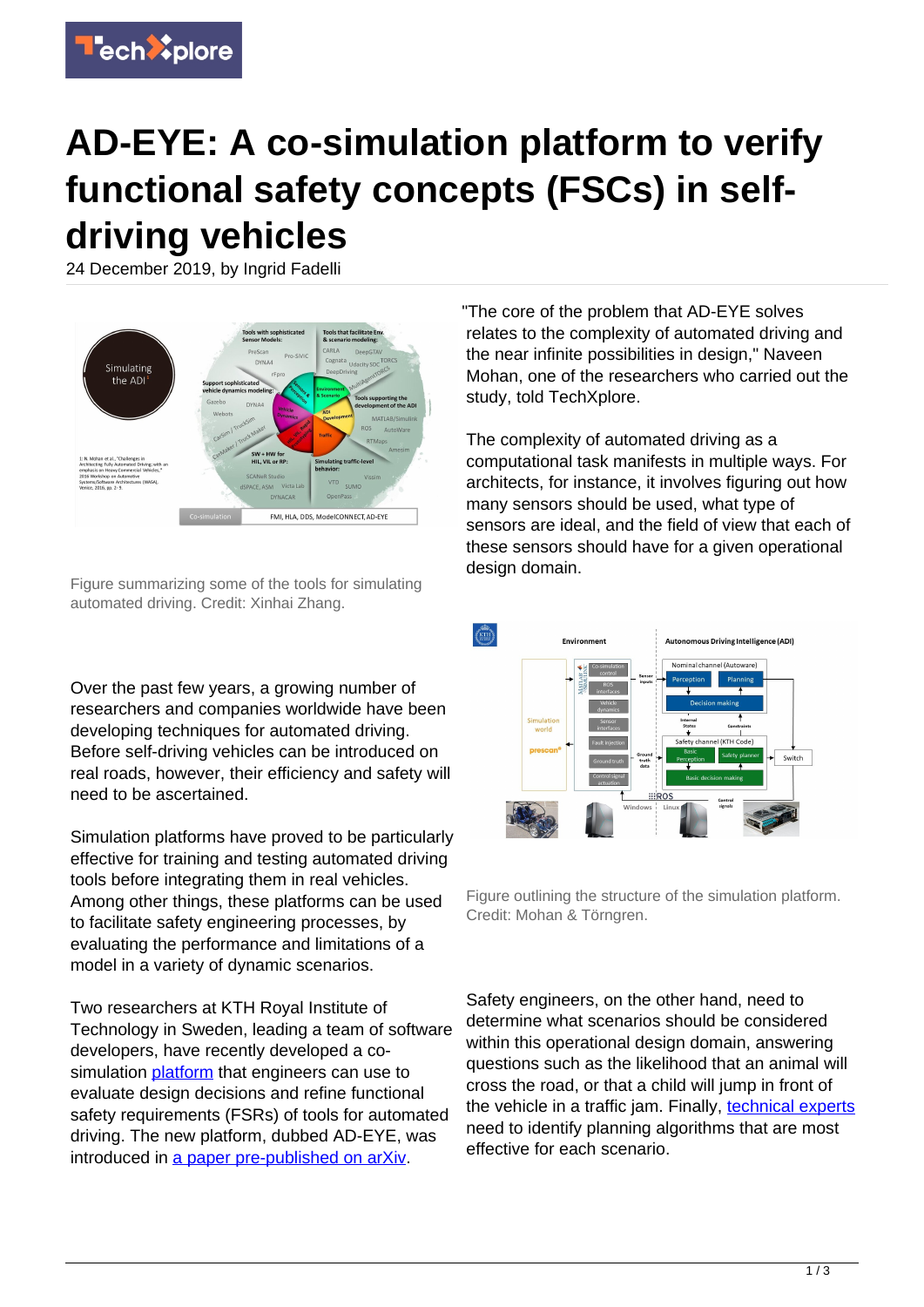

"At early stages of development, when the underlying technology has not matured enough to quantify, assumptions must be made so that work can be parallelized, i.e., the roles in the examples can make progress," Mohan said. "Any of the assumptions made in the examples above while designing an automated driving function could change in the presence of faults and changes made too late in the project for safety-critical automotive systems, and could end up being untenably expensive."

AD-EYE, the platform developed by Mohan and his colleague Martin Törngren, can be used by both architects and safety engineers. At an early stage of development, it can assist architects in making technical decisions that are both feasible and effective, while also allowing safety engineers to create simulation data that can be incorporated in their risk assessments.

Most current tools for automated driving focus on a single aspect of the task, at the cost of others. AD-EYE has a modular structure, so it allows researchers to test these tools both individually and combined with other techniques.

"To improve the realism of simulation driven decisions on functional safety, it is important to have tool-chains rather than tools, where tools can be plugged in (and out) in a modular way," Mohan said. "Flexibility was a key principle that we used in "We also want to move our tests to the real world," the design."

The co-simulation platform developed by Mohan and Törngren has several important advantages over other simulation techniques. Most notably, it is trials in Sweden. This is our immediate next step." extremely flexible and it uses open source code, thus allowing architects to evaluate different design decisions based on known information.

On AD-EYE, for instance, architects can test sensor models of different fidelities and evaluate tools with different vehicle dynamics. Moreover, the platform can be used to test code on different computing platforms.

So far, the researchers have demonstrated the effectiveness and flexibility of their platform in several student projects, as well as through

industry collaborations with renowned tech companies, such as Scania, QRTECH and Nvidia. In their recent paper, they specifically focused on the need for early verification of so-called functional safety concepts (FSCs) in automated driving, introducing their platform as a possible solution.

"Our main finding is that there is no silver bullet, the road to safe automated vehicles is longer than various prototypes around the world suggest." Mohan said. "It has become clear to us that there is a need for new design methodology (methods and tools) that are able to handle a new level of complexity for highly integrated smart autonomous system. Our work with Scania, however, has shown that consistent progress can be made by explicitly modeling in assumptions and uncertain information into design."

As part of two EU-funded projects called Prystine and AutoDrive, Mohan and Törngren worked closely with Scania and other companies in Europe, investigating solutions that could improve the safety of automated vehicles. Using AD-EYE, they tested some of the tools developed by these companies, evaluating their feasibility and trying to identify opportunities for further development. The researchers are now continuing their investigations, using their platform to conduct more architectural and functional safety-based evaluations.

Törngren, told TechXplore. "We have started the process with the road transport authorities in Sweden and are on our way to becoming the first university licensed team to take part in public road

In the future, Mohan and Törngren plan to continue collaborating with several tech companies, including Siemens, Nvidia, Scania, Volvo Cars, AVL, and QRTECH. They have already started conducting a new tests using AD-EYE, specifically aimed at determining which of the enormous amount of possible test cases deliver the most return in the shortest time.

"Finally, we are also interested in investigating how the behavior of other actors, particularly of a malicious nature can affect us. i.e. the interplay of